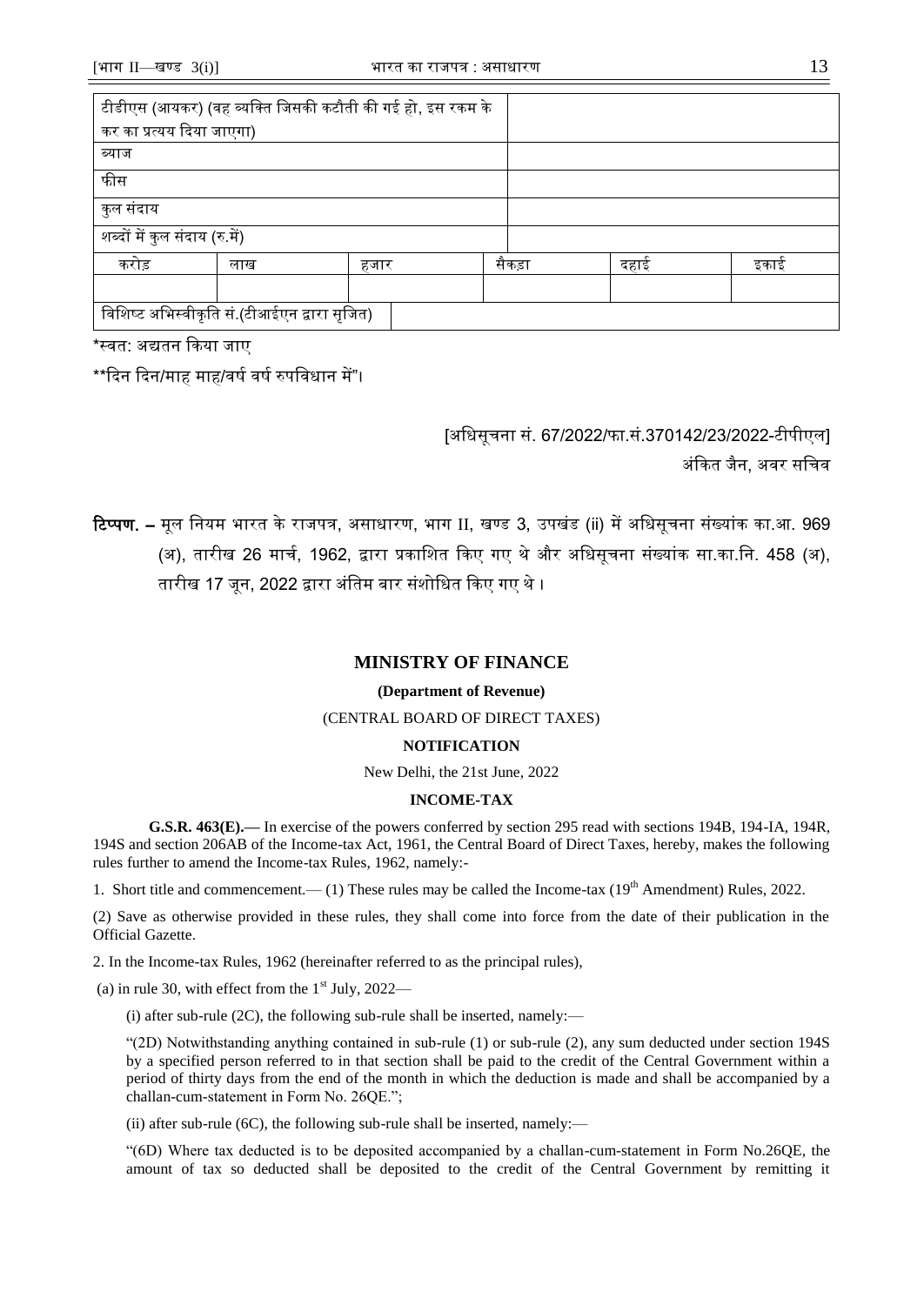electronically within the time specified in sub-rule (2D) into the Reserve Bank of India or the State Bank of India or any authorised bank.";

(b) in rule 31, after sub-rule (3C), the following sub-rule shall be inserted with effect from the  $1<sup>st</sup>$  July, 2022, namely:-

"(3D) Notwithstanding anything contained in sub-rule (1) or sub-rule (2) or sub-rule (3), every person, being a specified person referred to in section 194S and responsible for deduction of tax under that section shall furnish the certificate of deduction of tax at source in Form No.16E to the payee within fifteen days from the due date for furnishing the challan-cum-statement in Form No.26QE under rule 31A after generating and downloading the same from the web portal specified by the Principal Director General of Income-tax (Systems) or the Director General of Income-tax (Systems) or the person authorised by him.";

(c) in rule 31A, with effect from the  $1<sup>st</sup>$  day of July, 2022—

(i) in sub-rule (4), after clause (xvi), the following clause shall be inserted, namely:—

"(xvii) furnish particulars of amount deposited being prerequisite for releasing––

(a) winnings in terms of proviso to section 194B;

(b) benefit or perquisite in terms of first proviso to sub-section (1) of section 194R; and

(c) consideration in terms of proviso to sub-section (1) of section 194S along with the challan details such as BSR code of the bank, date of payment and challan serial number."

(ii) after sub-rule (4C), the following sub-rule shall be inserted, namely,—

"(4D) Notwithstanding anything contained in sub-rule (1) or sub-rule (2) or sub-rule (3) of sub-rule (4), every specified person referred to in section 194S and responsible for deduction of tax under that section shall furnish to the Principal Director General of Income-tax (Systems) or Director General of Income-tax (Systems) or the person authorised by the Principal Director General of Income-tax (Systems) or the Director General of Incometax (Systems), a challan-cum-statement in Form No. 26QE electronically in accordance with the procedures, formats and standards specified under sub-rule (5) within thirty days from the end of the month in which the deduction is made.".

|                 |                                                                             | "Form No. 16E                                                                                                                   |  |                                                     |                                                                       |                                        |  |  |  |  |  |  |  |
|-----------------|-----------------------------------------------------------------------------|---------------------------------------------------------------------------------------------------------------------------------|--|-----------------------------------------------------|-----------------------------------------------------------------------|----------------------------------------|--|--|--|--|--|--|--|
|                 |                                                                             | [See rule $31(3D)$ ]                                                                                                            |  |                                                     |                                                                       |                                        |  |  |  |  |  |  |  |
|                 |                                                                             | Certificate under section 203 of the Income-tax Act, 1961 for tax deducted at source                                            |  |                                                     |                                                                       |                                        |  |  |  |  |  |  |  |
| Certificate No. |                                                                             | Last updated on                                                                                                                 |  |                                                     |                                                                       |                                        |  |  |  |  |  |  |  |
|                 | Name and address of the Deductor                                            |                                                                                                                                 |  | Name and address of the Deductee                    |                                                                       |                                        |  |  |  |  |  |  |  |
|                 |                                                                             |                                                                                                                                 |  |                                                     |                                                                       |                                        |  |  |  |  |  |  |  |
|                 | <b>Permanent Account Number or Aadhaar</b><br><b>Number of the Deductor</b> | <b>Permanent Account Number or Aadhaar</b><br><b>Number of the Deductee</b>                                                     |  |                                                     |                                                                       | <b>Financial Year of deduction</b>     |  |  |  |  |  |  |  |
|                 |                                                                             |                                                                                                                                 |  |                                                     |                                                                       |                                        |  |  |  |  |  |  |  |
|                 |                                                                             | <b>Summary of Transaction(s)</b>                                                                                                |  |                                                     |                                                                       |                                        |  |  |  |  |  |  |  |
| S. No.          | <b>Unique Acknowledgement</b><br><b>Number</b>                              | <b>Amount paid/credited</b>                                                                                                     |  | Date of payment/credited<br>(dd/mm/yyyy)            | Amount of tax deducted and<br>deposited in respect of the<br>deductee |                                        |  |  |  |  |  |  |  |
|                 |                                                                             |                                                                                                                                 |  |                                                     |                                                                       |                                        |  |  |  |  |  |  |  |
| Total (Rs.)     |                                                                             |                                                                                                                                 |  |                                                     |                                                                       |                                        |  |  |  |  |  |  |  |
|                 |                                                                             | DETAILS OF TAX DEPOSITED TO THE CREDIT OF THE CENTRAL GOVERNMENT FOR WHICH CREDIT IS TO BE GIVEN<br><b>TO THE DEDUCTEE</b>      |  |                                                     |                                                                       |                                        |  |  |  |  |  |  |  |
| S. No.          | Amount of tax deposited in                                                  | <b>Challan Identification number (CIN)</b>                                                                                      |  |                                                     |                                                                       |                                        |  |  |  |  |  |  |  |
|                 | respect of deductee (Rs.)                                                   | <b>BSR Code of the Bank</b><br><b>Branch</b>                                                                                    |  | Date on which tax deposited<br>$(dd/\text{mm/yyy})$ |                                                                       | <b>Challan Serial</b><br><b>Number</b> |  |  |  |  |  |  |  |
| 1.              |                                                                             |                                                                                                                                 |  |                                                     |                                                                       |                                        |  |  |  |  |  |  |  |
| 2.              |                                                                             |                                                                                                                                 |  |                                                     |                                                                       |                                        |  |  |  |  |  |  |  |
|                 |                                                                             |                                                                                                                                 |  |                                                     |                                                                       |                                        |  |  |  |  |  |  |  |
| Total (Rs.)     |                                                                             |                                                                                                                                 |  |                                                     |                                                                       |                                        |  |  |  |  |  |  |  |
|                 |                                                                             | <b>Verification</b>                                                                                                             |  |                                                     |                                                                       |                                        |  |  |  |  |  |  |  |
|                 |                                                                             | I, , son/daughter of  in the capacity of  (designation) do hereby certify that a sum of (Rs.)  [Rs.                             |  |                                                     |                                                                       |                                        |  |  |  |  |  |  |  |
|                 |                                                                             | (in words)] has been deducted and deposited to the credit of the Central Government. I further certify that the                 |  |                                                     |                                                                       |                                        |  |  |  |  |  |  |  |
|                 |                                                                             | information given above is true, complete and correct and is based on the books of account, documents, challan-cum-statement of |  |                                                     |                                                                       |                                        |  |  |  |  |  |  |  |
|                 | deduction of tax, TDS deposited and other available records.                |                                                                                                                                 |  |                                                     |                                                                       |                                        |  |  |  |  |  |  |  |
| <b>Place</b>    |                                                                             |                                                                                                                                 |  |                                                     |                                                                       |                                        |  |  |  |  |  |  |  |
| Date            |                                                                             | (Signature of person responsible for deduction of tax)<br>".<br>Full name:                                                      |  |                                                     |                                                                       |                                        |  |  |  |  |  |  |  |

3. In the principal rules, in Appendix II, after Form No. 16D, the following Form shall be inserted with effect from the  $1<sup>st</sup>$  July, 2022, namely,—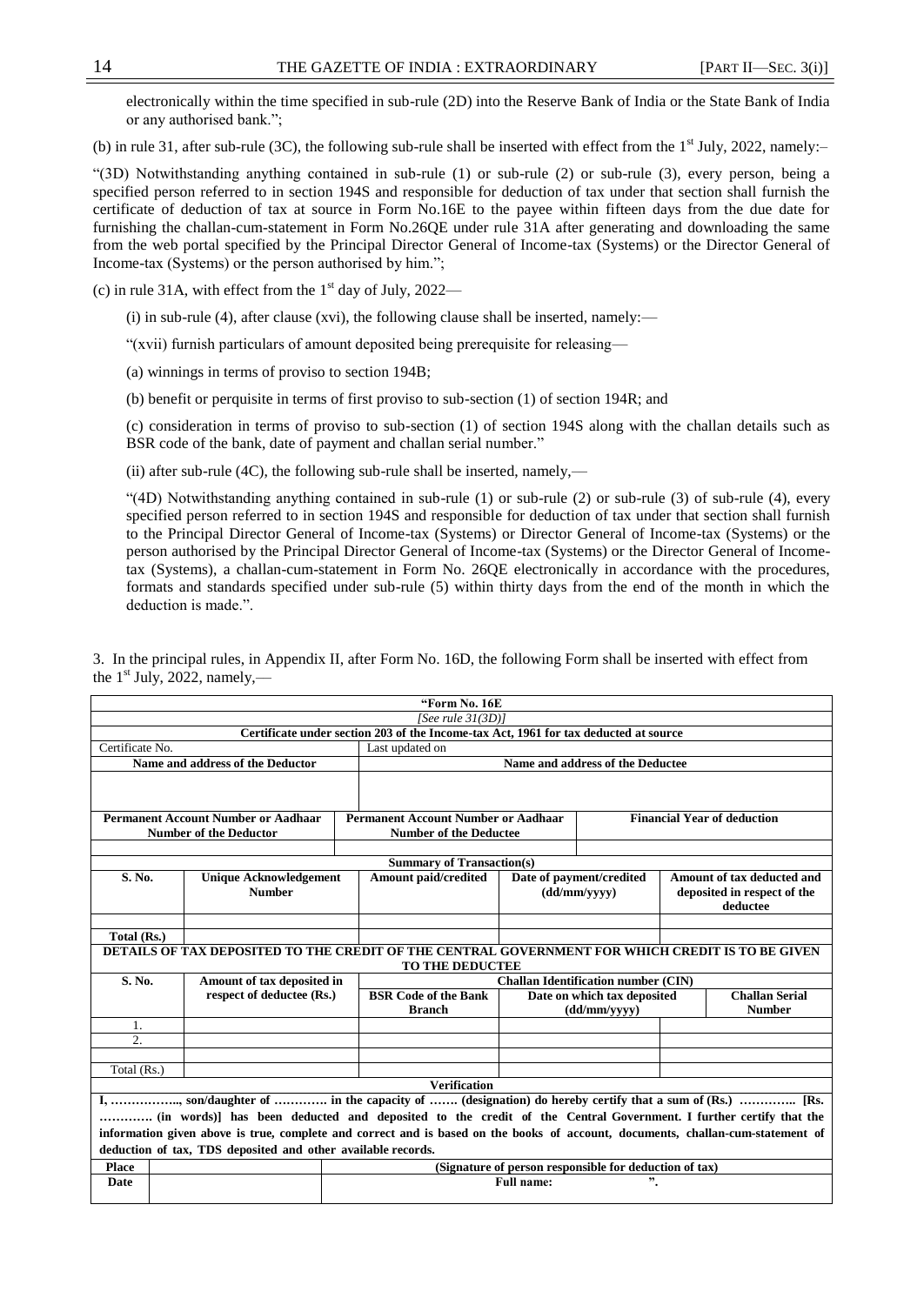4. In the principal rules, in Appendix II, in form 26Q, with effect from the  $1<sup>st</sup>$  day of July, 2022 –

(a) for the brackets, words, figures and letters *"[See sections 192A, 193, 194, 194A, 194B, 194BB, 194C, 194D, 194DA, 194EE, 194F, 194G, 194H, 194-I, 194J, 194K, 194LA, 194LBA, 194LBB, 194LBC, 194N, 194-O, 194P, 194Q, 197A, 206AA, 206AB and rule 31A]",* the following brackets, words, figures and letters, shall be substituted, namely:––

*"[See sections 192A, 193, 194, 194A, 194B, 194BB, 194C, 194D, 194DA, 194EE, 194F, 194G, 194H, 194-I, 194J, 194K, 194LA, 194LBA, 194LBB, 194LBC, 194N, 194-O, 194P, 194Q, 194R, 194S, 197A, 206AA, 206AB and rule 31A]";* 

(b) for the "Annexure", the following "Annexure" shall be substituted, namely:—

*"*ANNEXURE: DEDUCTEE/PAYEE WISE BREAK UP OF TDS

#### *(Please use separate Annexure for each line-item in Table at Sl. No. 4 of main Form 26Q)*

Details of amount paid/credited during the quarter ended… (dd/mm/yyyy) and of tax deducted at source

| BSR Code of branch/Receipt Number of Form No. 24G                                     |  |
|---------------------------------------------------------------------------------------|--|
| Date on which challan deposited/Transfer voucher date (dd/mm/yyyy)                    |  |
| Challan Serial Number / DDO Serial No. of Form No. 24G                                |  |
| Amount as per Challan                                                                 |  |
| Total tax to be allocated among deductees/payees as in the vertical total of Col. 421 |  |
| Total interest to be allocated among the deductees/payees mentioned below             |  |

| Name of the<br>Deductor/Payer |  |
|-------------------------------|--|
| TA N                          |  |

| Sl.<br>No.     | <b>Deductee</b><br>/payee<br>referen<br>ce<br>numbe<br>r<br>provide<br>d by<br>the<br>deduct<br>or/<br>payer,<br>if<br>availab<br>le | <b>Deduct</b><br>ee/ payee<br>code (01-<br>Comp<br>any 02-<br>Other<br>than<br>company) | PAN of<br>the<br>deductee<br>/ payee | Name<br>of the<br>deduct<br>ee/<br>payee | <b>Section</b><br>code<br>(See<br><b>Note</b><br>17) | Date of<br>payment<br>or credit<br>(dd/m<br>$m$ / yyyy $)$ | <b>Amount</b><br>paidor<br>credited | Amount of<br>cash<br>withdrawal<br>in excess of<br>Rs. 1 crore<br>as referred<br>to in section<br>194N<br>(in cases not<br>covered by<br>the first<br>proviso to<br>section<br>194N) | Amount of cash<br>withdrawal which is<br>in excess of Rs.<br>20 lakh but does not<br>exceed Rs 1 crore for<br>cases covered by<br>sub-clause<br>(a) of clause (ii) of<br>first proviso to<br>section 194N | Amount of cash<br>withdrawal in<br>excess of Rs. 1<br>crore for cases<br>coveredby sub-<br>clause<br>(b) of clause<br>(ii) of first proviso<br>to section 194N | <b>Total</b><br>tax<br>deducte<br>d | <b>Total</b><br>tax<br>deposit<br>ed | Date of<br>deduction<br>(dd/mm/<br>yyyy) | Rate at<br>which<br>deducted |
|----------------|--------------------------------------------------------------------------------------------------------------------------------------|-----------------------------------------------------------------------------------------|--------------------------------------|------------------------------------------|------------------------------------------------------|------------------------------------------------------------|-------------------------------------|--------------------------------------------------------------------------------------------------------------------------------------------------------------------------------------|-----------------------------------------------------------------------------------------------------------------------------------------------------------------------------------------------------------|----------------------------------------------------------------------------------------------------------------------------------------------------------------|-------------------------------------|--------------------------------------|------------------------------------------|------------------------------|
| [412]          | [413]                                                                                                                                | [414]                                                                                   | [415]                                | [416]                                    | [417]                                                | [418]                                                      | [419]                               | [419A]                                                                                                                                                                               | [419B]                                                                                                                                                                                                    | [419C]                                                                                                                                                         | [420]                               | [421]                                | [422]                                    | [423]                        |
|                |                                                                                                                                      |                                                                                         |                                      |                                          |                                                      |                                                            |                                     |                                                                                                                                                                                      |                                                                                                                                                                                                           |                                                                                                                                                                |                                     |                                      |                                          |                              |
| $\overline{c}$ |                                                                                                                                      |                                                                                         |                                      |                                          |                                                      |                                                            |                                     |                                                                                                                                                                                      |                                                                                                                                                                                                           |                                                                                                                                                                |                                     |                                      |                                          |                              |
| 3              |                                                                                                                                      |                                                                                         |                                      |                                          |                                                      |                                                            |                                     |                                                                                                                                                                                      |                                                                                                                                                                                                           |                                                                                                                                                                |                                     |                                      |                                          |                              |
|                |                                                                                                                                      |                                                                                         |                                      |                                          |                                                      |                                                            |                                     |                                                                                                                                                                                      |                                                                                                                                                                                                           |                                                                                                                                                                |                                     |                                      |                                          |                              |
|                |                                                                                                                                      |                                                                                         |                                      |                                          |                                                      |                                                            |                                     |                                                                                                                                                                                      |                                                                                                                                                                                                           |                                                                                                                                                                |                                     |                                      |                                          |                              |
| Total          |                                                                                                                                      |                                                                                         |                                      |                                          |                                                      |                                                            |                                     |                                                                                                                                                                                      |                                                                                                                                                                                                           |                                                                                                                                                                |                                     |                                      |                                          |                              |

| <b>Reason for</b><br>non-<br>deduction<br>/ lower                                                               | <b>Number</b><br>ofthe<br>certificate<br>under                                                                       |                               |                               | If section code 94B-P is selected, then<br>provide |                                    |                               |                               | If section code 94R-P is selected, then<br>provide |                                    |                               |                               | If section code 94S-P is selected, then<br>provide |                                    |
|-----------------------------------------------------------------------------------------------------------------|----------------------------------------------------------------------------------------------------------------------|-------------------------------|-------------------------------|----------------------------------------------------|------------------------------------|-------------------------------|-------------------------------|----------------------------------------------------|------------------------------------|-------------------------------|-------------------------------|----------------------------------------------------|------------------------------------|
| deduction/<br><b>Higher</b><br>Deduction/<br>Threshold/<br><b>Transporter</b><br>etc. (See<br>notes 1 to<br>16) | section<br>197issued<br>by the<br><b>Assessing</b><br><b>Officer</b><br>fornon-<br>deduction<br>/ lower<br>deduction | Amount<br>of tax<br>deposited | <b>BSR</b><br>Code of<br>bank | Date of<br>payment                                 | <b>Challan</b><br>serial<br>number | Amount<br>of tax<br>deposited | <b>BSR</b><br>Code of<br>bank | Date of<br>payment                                 | <b>Challan</b><br>serial<br>number | Amount<br>of tax<br>deposited | <b>BSR</b><br>Code of<br>bank | Date of<br>payment                                 | <b>Challan</b><br>serial<br>number |
| [424]                                                                                                           | [425]                                                                                                                | [426A]                        | [426B]                        | $[426C]$                                           | $[426D]$                           | [427A]                        | [427B]                        | [427C]                                             | [427D]                             | [428A]                        | [428B]                        | $[428C]$                                           | [428D]                             |
|                                                                                                                 |                                                                                                                      |                               |                               |                                                    |                                    |                               |                               |                                                    |                                    |                               |                               |                                                    |                                    |
|                                                                                                                 |                                                                                                                      |                               |                               |                                                    |                                    |                               |                               |                                                    |                                    |                               |                               |                                                    |                                    |
|                                                                                                                 |                                                                                                                      |                               |                               |                                                    |                                    |                               |                               |                                                    |                                    |                               |                               |                                                    |                                    |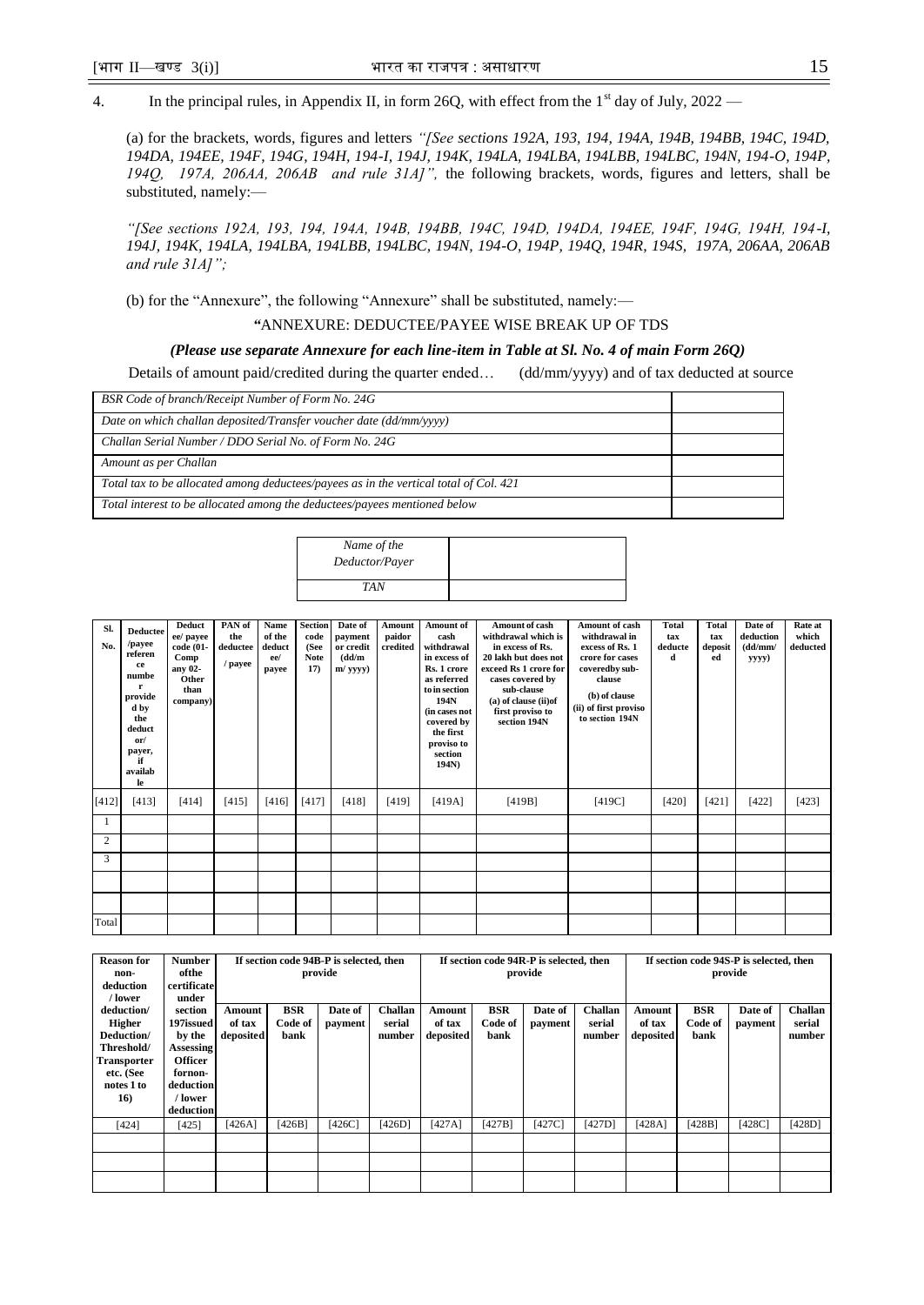| correct and complete. |  |  |               |                                                                 | <b>Verification</b> |  |  |                                                              |
|-----------------------|--|--|---------------|-----------------------------------------------------------------|---------------------|--|--|--------------------------------------------------------------|
|                       |  |  |               | Signature of the person responsible for deducting tax at source |                     |  |  |                                                              |
|                       |  |  | tax at source |                                                                 |                     |  |  | Name and designation of the person responsible for deducting |

#### *Notes:*

- 1. Write "A" if "lower deduction" or "no deduction" is on account of a certificate under section 197.
- 2. Write "B" if no deduction is on account of declaration under section 197A other than the cases mentioned in sub-section (1F) of section 197A.
- 3. Write "C" if deduction is on higher rate under section 206AA on account of non-furnishing of PAN.
- 4. Write "D" if no deduction or lower deduction is on account of payment made to a person or class of person on account of notification issued under sub-section (5) of section 194A.
- 5. Write "E" if no deduction is on account of payment being made to a person referred to in Board Circular No. 3 of 2002 dated 28<sup>th</sup> June 2002 or Board Circular No. 11 of 2002 dated 22<sup>nd</sup> November 2002 or Board Circular No. 18/2017 dated  $29<sup>th</sup>$  May 2017.
- 6. Write "Y" if no deduction is on account of payment below threshold limit specified in the Income-tax Act, 1961.
- 7. Write "T" if no deduction is on account of deductee or payee being transporter. PAN of deductee or payee is mandatory [section 194C(6)].
- 8. Write "Z" if no deduction or lower deduction is on account of payment being notified under section 197A(1F).
- 9. Write "M" if no deduction or lower deduction is on account of notification issued under second proviso to section 194N.
- 10. Write "N" if no deduction or lower deduction is on account of payment made to a person referred to in the third proviso to section 194N or on account of notification issued under fourth proviso to section 194N.
- 11. Write "O" if no deduction is as per the provisions of sub-section (2A) of section 194LBA.
- 12.Write "P" if no deduction is on account of payment of dividend made to a business trust referred to in clause (d) of second proviso to section 194 or in view of any notification issued under clause (e) of the second proviso to section 194.
- 13.Write "Q" if no deduction in view of payment made to an entity referred to in clause (x) of sub -section (3) of section 194A.
- 14.Write "S" if no deduction is in view of the provisions of sub-section (5) of section 194Q.
- 15.Write "T" if the deduction is on higher rate in view of section 206AB for non-filing of return of income.
- 16. List of section codes is as under:

| <b>Section</b>             | <b>Nature of Payment</b>                                                                                                                                                                         | <b>Section Code</b> |
|----------------------------|--------------------------------------------------------------------------------------------------------------------------------------------------------------------------------------------------|---------------------|
| 192A                       | Payment of accumulated balance due to an employee                                                                                                                                                | 192A                |
| 193                        | Interest on securities                                                                                                                                                                           | 193                 |
| 194                        | dividend                                                                                                                                                                                         | 194                 |
| 194A                       | Interest other than interest on securities                                                                                                                                                       | 94A                 |
| 194B                       | Winnings from lotteries and crossword puzzles                                                                                                                                                    | 94B                 |
| Proviso to<br>section 194B | Winnings from lotteries and crossword puzzles where consideration is made in kind or cash is<br>not sufficient to meet the tax liability and tax has been paid before such winnings are released | 94B-P               |
| 194BB                      | Winnings from horse race                                                                                                                                                                         | 4BB                 |
| 194C                       | Payment of contractors and sub-contractors                                                                                                                                                       | 94C                 |
| 194D                       | <b>Insurance Commission</b>                                                                                                                                                                      | 94D                 |
| 194DA                      | Payment in respect of life insurance policy                                                                                                                                                      | 4DA                 |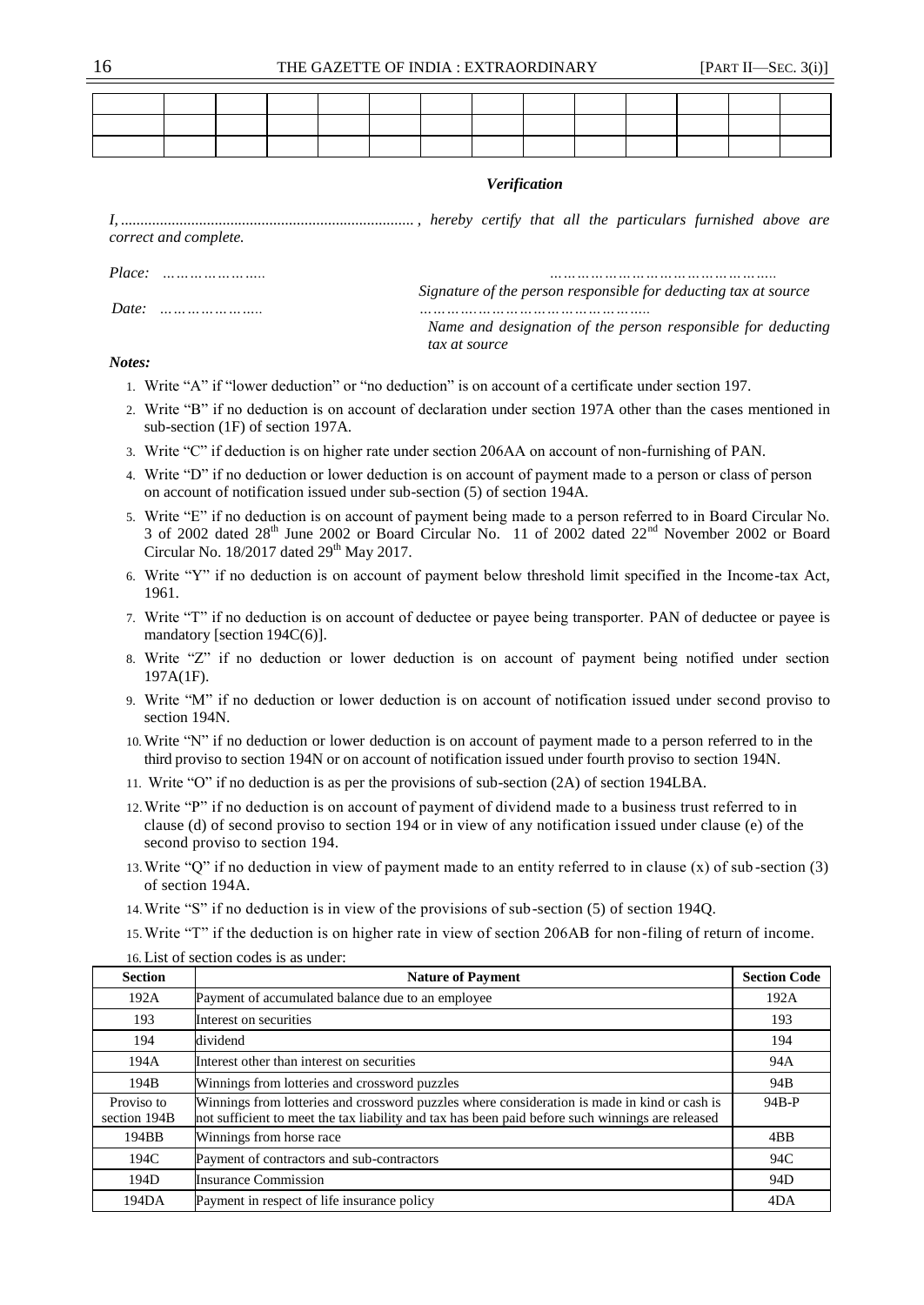section 194S | released\*

| 194EE                                                    | Payments in respect of deposits under National Savings Schemes                                                                                                                                                                        | 4EE        |
|----------------------------------------------------------|---------------------------------------------------------------------------------------------------------------------------------------------------------------------------------------------------------------------------------------|------------|
| 194F                                                     | Payments on account of repurchase of Units by Mutual Funds or UTIs                                                                                                                                                                    | 94F        |
| 194G                                                     | Commission, prize etc., on sale of lottery tickets                                                                                                                                                                                    | 94G        |
| 194H                                                     | <b>Commission or Brokerage</b>                                                                                                                                                                                                        | 94H        |
| $194-I(a)$                                               | Rent                                                                                                                                                                                                                                  | $4-IA$     |
| 194-I $(b)$                                              | Rent                                                                                                                                                                                                                                  | $4-IB$     |
| 194J(a)                                                  | Fees for Technical Services (not being professional service), royalty for sale, distribution or<br>exhibition of cinematographic films and call center (@2%)                                                                          | $94J-A$    |
| 194J(b)                                                  | Fee for professional service or royalty etc. $(@10%)$                                                                                                                                                                                 | 94J-B      |
| 194K                                                     | Income in respect of units                                                                                                                                                                                                            | 94K        |
| 194LA                                                    | Payment of Compensation on acquisition of certain immovable property                                                                                                                                                                  | 4LA        |
| 194LBA(a)                                                | Certain income in the form of interest from units of a business trust to a resident unit holder                                                                                                                                       | 4BA1       |
| 194LBA(b)                                                | Certain income in the form of dividend from units of a business trust to a resident unit holder                                                                                                                                       | 4BA2       |
| 194LB                                                    | Income in respect of units of investment fund                                                                                                                                                                                         | LBB.       |
| 194LBC                                                   | Income in respect of investment in securitization trust                                                                                                                                                                               | <b>LBC</b> |
| 194N                                                     | Payment of certain amounts in cash                                                                                                                                                                                                    | 94N        |
| First proviso to<br>section 194N                         | Payment of certain amounts in cash to non-filers                                                                                                                                                                                      | 94N-F      |
| $194 - O$                                                | Payment of certain sums by e-commerce operator to e-commerce participant                                                                                                                                                              | 940        |
| 194P                                                     | Deduction of tax in case of specified senior citizens                                                                                                                                                                                 | 94P        |
| 1940                                                     | Payment of certain sums for purchase of goods                                                                                                                                                                                         | <b>940</b> |
| 194R                                                     | Benefits or perquisites of business or profession*                                                                                                                                                                                    | 94R        |
| First Proviso to<br>sub-section $(1)$<br>of section 194R | Benefits or perquisites of business or profession where such benefit is provided in kind or<br>where part in cash is not sufficient to meet tax liability and tax required to be deducted is paid<br>before such benefit is released* | 94R-P      |
| 194S                                                     | Payment of consideration for transfer of virtual digital asset by persons other than specified<br>persons*                                                                                                                            | 94S        |
| Proviso to sub-<br>section $(1)$ of                      | Payment for transfer of virtual digital asset where payment is in kind or in exchange of<br>another virtual digital asset and tax required to be deducted is paid before such payment is                                              | 94S-P      |

\* Note:–– In relation to section 194R and section 194S, the changes shall come into effect from 1st July, 2022.".

# 5. In the principal rules, in Appendix II, for Form 26QB, the following Form shall be substituted, namely,––

# **"Form No. 26QB**

# **[See section 194-IA, rule 30 and rule 31A] Challan-cum-statement of deduction of tax under section 194-IA**

| <b>Financial Year</b>                                                  |  |  |  |  | Major Head Code* |  |  |  | Minor Head |                |  |  |  |  |
|------------------------------------------------------------------------|--|--|--|--|------------------|--|--|--|------------|----------------|--|--|--|--|
|                                                                        |  |  |  |  |                  |  |  |  | $Code*$    |                |  |  |  |  |
| Permanent Account Number or Aadhaar Number of Transferee /Payer/Buyer  |  |  |  |  |                  |  |  |  |            |                |  |  |  |  |
| Category of Permanent Account Number*                                  |  |  |  |  |                  |  |  |  |            | Status of PAN* |  |  |  |  |
| Full Name of Transferee/Payer/Buyer                                    |  |  |  |  |                  |  |  |  |            |                |  |  |  |  |
|                                                                        |  |  |  |  |                  |  |  |  |            |                |  |  |  |  |
| Complete Address of Transferee/Payer/Buyer                             |  |  |  |  |                  |  |  |  |            |                |  |  |  |  |
|                                                                        |  |  |  |  |                  |  |  |  |            |                |  |  |  |  |
|                                                                        |  |  |  |  |                  |  |  |  |            |                |  |  |  |  |
|                                                                        |  |  |  |  |                  |  |  |  | <b>PIN</b> |                |  |  |  |  |
| Mobile No.<br>Email ID                                                 |  |  |  |  |                  |  |  |  |            |                |  |  |  |  |
| Whether more than one transferee/payer/buyer (Yes/No)                  |  |  |  |  |                  |  |  |  |            |                |  |  |  |  |
| Permanent Account Number or Aadhaar Number of Transferor /Payee/Seller |  |  |  |  |                  |  |  |  |            |                |  |  |  |  |
| Category of Permanent Account Number*                                  |  |  |  |  |                  |  |  |  | Status of  |                |  |  |  |  |
|                                                                        |  |  |  |  |                  |  |  |  | PAN*       |                |  |  |  |  |
| Full Name of Transferor/Payee/Seller                                   |  |  |  |  |                  |  |  |  |            |                |  |  |  |  |
|                                                                        |  |  |  |  |                  |  |  |  |            |                |  |  |  |  |
| Complete Address of Transferor/Payee/Seller                            |  |  |  |  |                  |  |  |  |            |                |  |  |  |  |
|                                                                        |  |  |  |  |                  |  |  |  |            |                |  |  |  |  |
|                                                                        |  |  |  |  |                  |  |  |  |            |                |  |  |  |  |
|                                                                        |  |  |  |  |                  |  |  |  | <b>PIN</b> |                |  |  |  |  |
| Mobile No.                                                             |  |  |  |  | Email ID         |  |  |  |            |                |  |  |  |  |
| Whether more than one Transferor/Payee/Seller (Yes/No)                 |  |  |  |  |                  |  |  |  |            |                |  |  |  |  |
| Complete Address of Property transferred                               |  |  |  |  |                  |  |  |  |            |                |  |  |  |  |
|                                                                        |  |  |  |  |                  |  |  |  |            |                |  |  |  |  |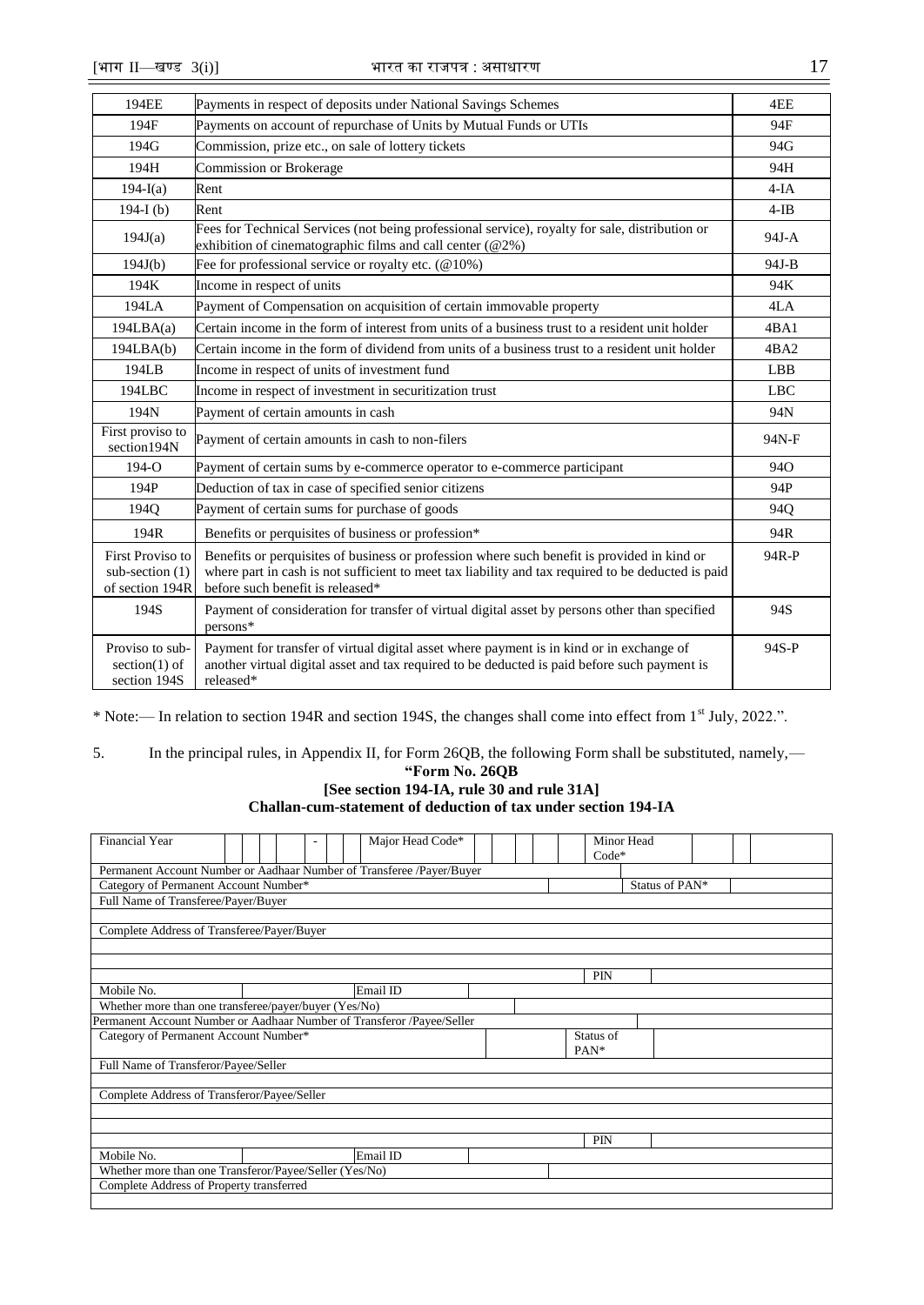## 18 THE GAZETTE OF INDIA : EXTRAORDINARY [PART II—SEC. 3(i)]

|                                                                                |  |                 |                         |                              |                              |         |          | <b>PIN</b> |                                  |  |              |             |
|--------------------------------------------------------------------------------|--|-----------------|-------------------------|------------------------------|------------------------------|---------|----------|------------|----------------------------------|--|--------------|-------------|
| Date of agreement/                                                             |  |                 |                         | Total Value of Consideration |                              |         |          |            | Payment in                       |  |              |             |
| booking**                                                                      |  |                 |                         | (amount in Rs.)              |                              |         |          |            | installment or lump-             |  |              |             |
|                                                                                |  |                 |                         |                              |                              |         |          | sum        |                                  |  |              |             |
| Whether TDS is deducted at Higher rate as per section 206AB (Yes/No)***        |  |                 |                         |                              |                              |         |          |            |                                  |  |              |             |
| Whether it is last instalment?                                                 |  | Yes             |                         |                              |                              |         |          |            |                                  |  |              |             |
| Total amount paid/                                                             |  | Amount          | <b>Total Stamp duty</b> | Date of                      |                              | Rate at |          | Amount of  | Date of                          |  |              |             |
| credited in previous                                                           |  | paid/           |                         | value of the                 | which TDS to                 |         | payment/ |            | which                            |  | tax          | Deduction** |
| installments, if any (in                                                       |  | credited        |                         | Property (in Rs.)            | be deducted                  |         | credit** |            | deducted                         |  | deducted at  |             |
| $Rs.$ )                                                                        |  | currently       |                         | (C)                          | (D)                          |         |          |            | (see note)                       |  | source       |             |
| (A)                                                                            |  | (B)             |                         |                              | (see note $1$ )              |         |          |            | 2)                               |  | (see note 3) |             |
|                                                                                |  |                 |                         |                              |                              |         |          |            |                                  |  |              |             |
|                                                                                |  |                 |                         |                              |                              |         |          |            |                                  |  |              |             |
|                                                                                |  |                 |                         |                              |                              |         |          |            |                                  |  |              |             |
| Whether stamp duty value is higher than sale consideration                     |  |                 |                         |                              |                              | Yes     |          | No         |                                  |  |              |             |
| Date of                                                                        |  | Mode of payment |                         |                              | Simultaneously e-tax payment |         |          |            | e-tax payment on subsequent date |  |              |             |
| Deposit**                                                                      |  |                 |                         |                              |                              |         |          |            |                                  |  |              |             |
| Details of payment of tax deducted at source (amount in Rs.)                   |  |                 |                         |                              |                              |         |          |            |                                  |  |              |             |
| TDS (Income Tax) (Credit of tax to the deductee shall be given for this amount |  |                 |                         |                              |                              |         |          |            |                                  |  |              |             |
| Interest                                                                       |  |                 |                         |                              |                              |         |          |            |                                  |  |              |             |
| Fee                                                                            |  |                 |                         |                              |                              |         |          |            |                                  |  |              |             |
| <b>Total Payment</b>                                                           |  |                 |                         |                              |                              |         |          |            |                                  |  |              |             |
| Total payment in words (in Rs.)                                                |  |                 |                         |                              |                              |         |          |            |                                  |  |              |             |
| Hundreds<br>Tens<br>Lakhs<br>Thousands<br>Units<br>Crores                      |  |                 |                         |                              |                              |         |          |            |                                  |  |              |             |
|                                                                                |  |                 |                         |                              |                              |         |          |            |                                  |  |              |             |
| Unique Acknowledgement no. (generated by TIN)                                  |  |                 |                         |                              |                              |         |          |            |                                  |  |              |             |

\*To be updated automatically

\*\*In dd/mm/yyyy format

\*\*\* From 1st April, 2022, provisions of section 206AB are not applicable in case of tax deduction under section 194-IA.

**Notes**:

1. (a) In case of installment, where it is not last installment, (A+B);

(b) in any other case (i.e., last installment or lump sum payment), (A+B) or (C), whichever is higher.

2. Tax to be deducted at higher rates in case provisions of section 206AB is applicable. \*\*\*

3. (a) In case of installment, where it is not last installment, TDS on (A+B) as reduced by the TDS in earlier instalments, if any;

(b) In any other case (i.e., last installment or lump sum payment), TDS on (A+B) or (C), whichever is higher, as reduced by TDS paid on earlier instalments, if any.".

6. In the principal rules, in Appendix II, for Form 26QC, the following Form shall be substituted, namely:––

**"FORM NO. 26QC**

[See section 194-IB, rule 30(2B) and (6B) and rule 31A(4B)]

## **Challan-cum-statement of deduction of tax under section 194-IB**

| Major Head Code*<br>Financial<br>Year                               |                                     | 2 | $\Omega$ | Minor Head Code* |  |  | 8 | $\overline{0}$ l | $\Omega$ |  |  |  |  |
|---------------------------------------------------------------------|-------------------------------------|---|----------|------------------|--|--|---|------------------|----------|--|--|--|--|
| [Permanent Account Number or Aadhaar Number] of Tenant/lessee/Payer |                                     |   |          |                  |  |  |   |                  |          |  |  |  |  |
| Full Name of Tenant/lessee/Payer*                                   |                                     |   |          |                  |  |  |   |                  |          |  |  |  |  |
|                                                                     |                                     |   |          |                  |  |  |   |                  |          |  |  |  |  |
| Complete Address of Tenant/lessee/Payer                             |                                     |   |          |                  |  |  |   |                  |          |  |  |  |  |
|                                                                     |                                     |   |          |                  |  |  |   |                  |          |  |  |  |  |
|                                                                     |                                     |   |          |                  |  |  |   |                  |          |  |  |  |  |
|                                                                     |                                     |   |          | PIN              |  |  |   |                  |          |  |  |  |  |
| Mobile No.                                                          | Email ID                            |   |          |                  |  |  |   |                  |          |  |  |  |  |
| Whether more than one Tenant/lessee/Payer (Yes/No)                  |                                     |   |          |                  |  |  |   |                  |          |  |  |  |  |
| Permanent Account Number or Aadhaar Number of Landlord/Lessor/Payee |                                     |   |          |                  |  |  |   |                  |          |  |  |  |  |
| Category of Permanent Account Number*                               | Status of Permanent Account Number* |   |          |                  |  |  |   |                  |          |  |  |  |  |
| Full Name of Landlord/Lessor/Payee                                  |                                     |   |          |                  |  |  |   |                  |          |  |  |  |  |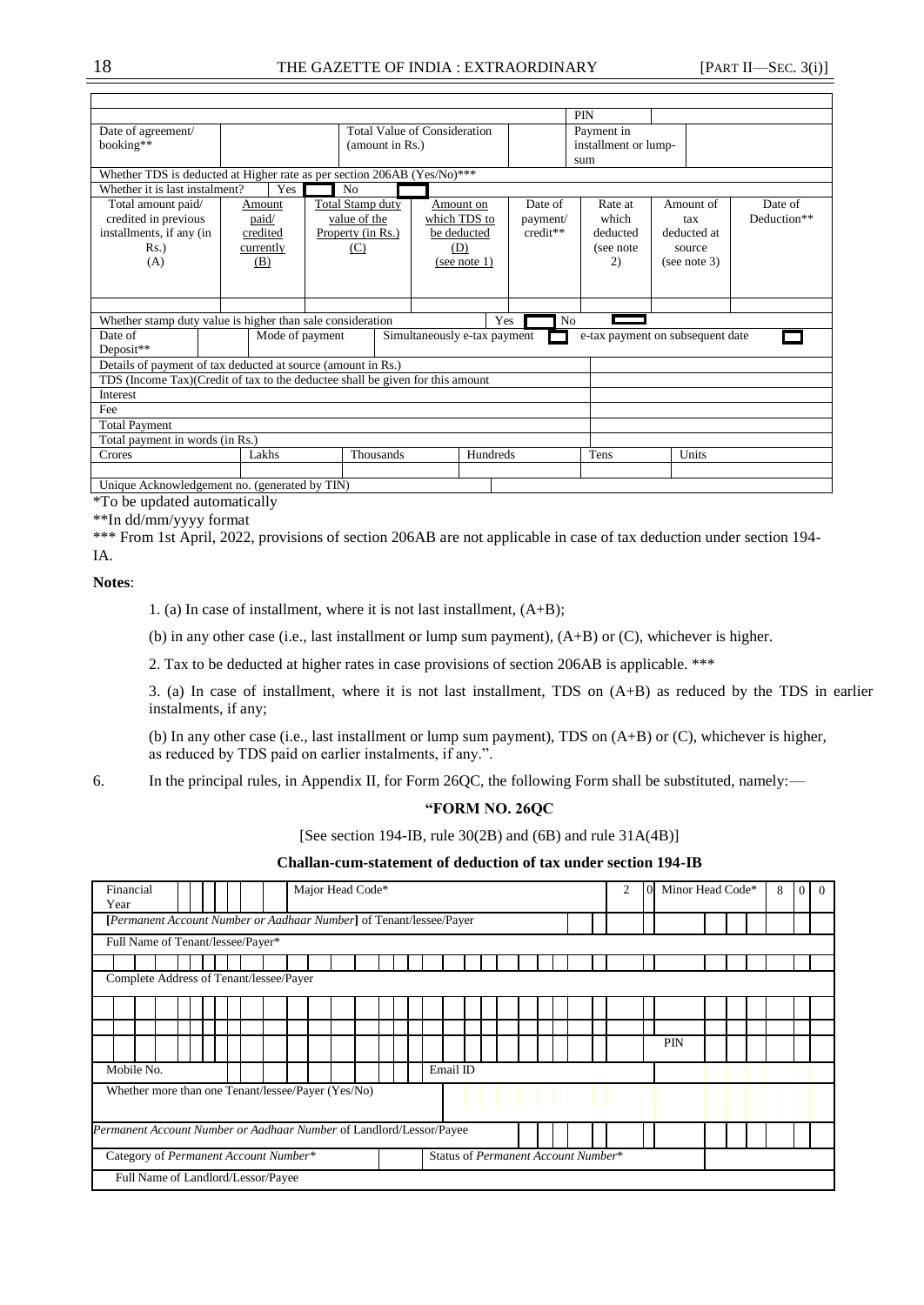amount) Interest Fee

Total payment

| Complete Address of Landlord/Lessor/Payee                                |                                     |  |  |  |  |  |  |  |  |    |         |                |  |  |                |  |              |                                 |  |                            |  |                                           |  |  |  |  |  |                                                    |  |  |  |  |  |  |
|--------------------------------------------------------------------------|-------------------------------------|--|--|--|--|--|--|--|--|----|---------|----------------|--|--|----------------|--|--------------|---------------------------------|--|----------------------------|--|-------------------------------------------|--|--|--|--|--|----------------------------------------------------|--|--|--|--|--|--|
|                                                                          |                                     |  |  |  |  |  |  |  |  |    |         |                |  |  |                |  |              |                                 |  |                            |  |                                           |  |  |  |  |  |                                                    |  |  |  |  |  |  |
|                                                                          |                                     |  |  |  |  |  |  |  |  |    |         |                |  |  |                |  |              |                                 |  |                            |  |                                           |  |  |  |  |  |                                                    |  |  |  |  |  |  |
|                                                                          |                                     |  |  |  |  |  |  |  |  |    |         |                |  |  |                |  |              |                                 |  |                            |  |                                           |  |  |  |  |  | PIN                                                |  |  |  |  |  |  |
| Mobile No.                                                               |                                     |  |  |  |  |  |  |  |  |    |         |                |  |  |                |  | ID           | Email                           |  |                            |  |                                           |  |  |  |  |  |                                                    |  |  |  |  |  |  |
| Whether more than one Landlord/Lessor/Payee (Yes/No)                     |                                     |  |  |  |  |  |  |  |  |    |         |                |  |  |                |  |              |                                 |  |                            |  |                                           |  |  |  |  |  |                                                    |  |  |  |  |  |  |
|                                                                          | Complete Address of property rented |  |  |  |  |  |  |  |  |    |         |                |  |  |                |  |              |                                 |  |                            |  |                                           |  |  |  |  |  |                                                    |  |  |  |  |  |  |
|                                                                          |                                     |  |  |  |  |  |  |  |  |    |         |                |  |  |                |  |              |                                 |  | PIN                        |  |                                           |  |  |  |  |  |                                                    |  |  |  |  |  |  |
| Period of<br>Tenancy***                                                  |                                     |  |  |  |  |  |  |  |  |    |         |                |  |  | (Amountin Rs.) |  |              | <b>Total Value of Rent Paid</b> |  |                            |  |                                           |  |  |  |  |  | Value of Rent Paid in Last Month<br>(Amountin Rs.) |  |  |  |  |  |  |
| Whether TDS is deducted at Higher rate as per section 206AB (Yes/No)**** |                                     |  |  |  |  |  |  |  |  |    |         |                |  |  |                |  |              |                                 |  |                            |  |                                           |  |  |  |  |  |                                                    |  |  |  |  |  |  |
| Amount Paid/Credited (in Rs.)                                            |                                     |  |  |  |  |  |  |  |  | ** | Date of | payment/credit |  |  |                |  | (see note 1) | Rate at which deducted          |  |                            |  | Amount<br>of tax<br>deducted<br>at source |  |  |  |  |  | Date of Deduction**                                |  |  |  |  |  |  |
|                                                                          |                                     |  |  |  |  |  |  |  |  |    |         |                |  |  |                |  |              |                                 |  |                            |  |                                           |  |  |  |  |  |                                                    |  |  |  |  |  |  |
| Date of<br>Mode of payment                                               |                                     |  |  |  |  |  |  |  |  |    |         |                |  |  |                |  |              |                                 |  | Simultaneous e-tax payment |  |                                           |  |  |  |  |  |                                                    |  |  |  |  |  |  |
| Deposit**<br>e-tax payment on subsequent date                            |                                     |  |  |  |  |  |  |  |  |    |         |                |  |  |                |  |              |                                 |  |                            |  |                                           |  |  |  |  |  |                                                    |  |  |  |  |  |  |
| Details of Payment of Tax Deducted at Source (Amount in Rs.)             |                                     |  |  |  |  |  |  |  |  |    |         |                |  |  |                |  |              |                                 |  |                            |  |                                           |  |  |  |  |  |                                                    |  |  |  |  |  |  |

*\*To be updated automatically*

*\*\*In dd/mm/yyyy format.*

Total Payment in words (in Rs.)

\*\*\*Against period of tenancy, the number of months the property is rented for the financial year may be mentioned. *\*\*\*\*From 1st April, 2022, provisions of section 206AB are not applicable in case of deduction under section 194-IB.*

Crores Lakh Thousands Hundreds Ten Units

*Note: Tax to be deducted at higher rates in case provisions of section 206AB is applicable. \*\*\*\*".*

TDS (Income Tax) (Credit of tax to the deductee shall be given for this

7. In the principal rules, in Appendix II, for Form 26QD, the following Form shall be substituted, namely,––

## **Form No.26QD**

[See section 194M, rule 30(2C), rule 30(6C) and rule 31A (4C)]

## **Challan-cum-statement of deduction of tax under section 194M**

| Financia<br>1Year                                        |  | Major Head Code* |  | Minor Head Code* |     |  |  |  |  |
|----------------------------------------------------------|--|------------------|--|------------------|-----|--|--|--|--|
| Permanent Account Number(PAN) or Aadhaar No. of deductor |  |                  |  |                  |     |  |  |  |  |
| Full Name of Deductor*                                   |  |                  |  |                  |     |  |  |  |  |
| Complete Address of                                      |  |                  |  |                  |     |  |  |  |  |
| deductor                                                 |  |                  |  |                  | PIN |  |  |  |  |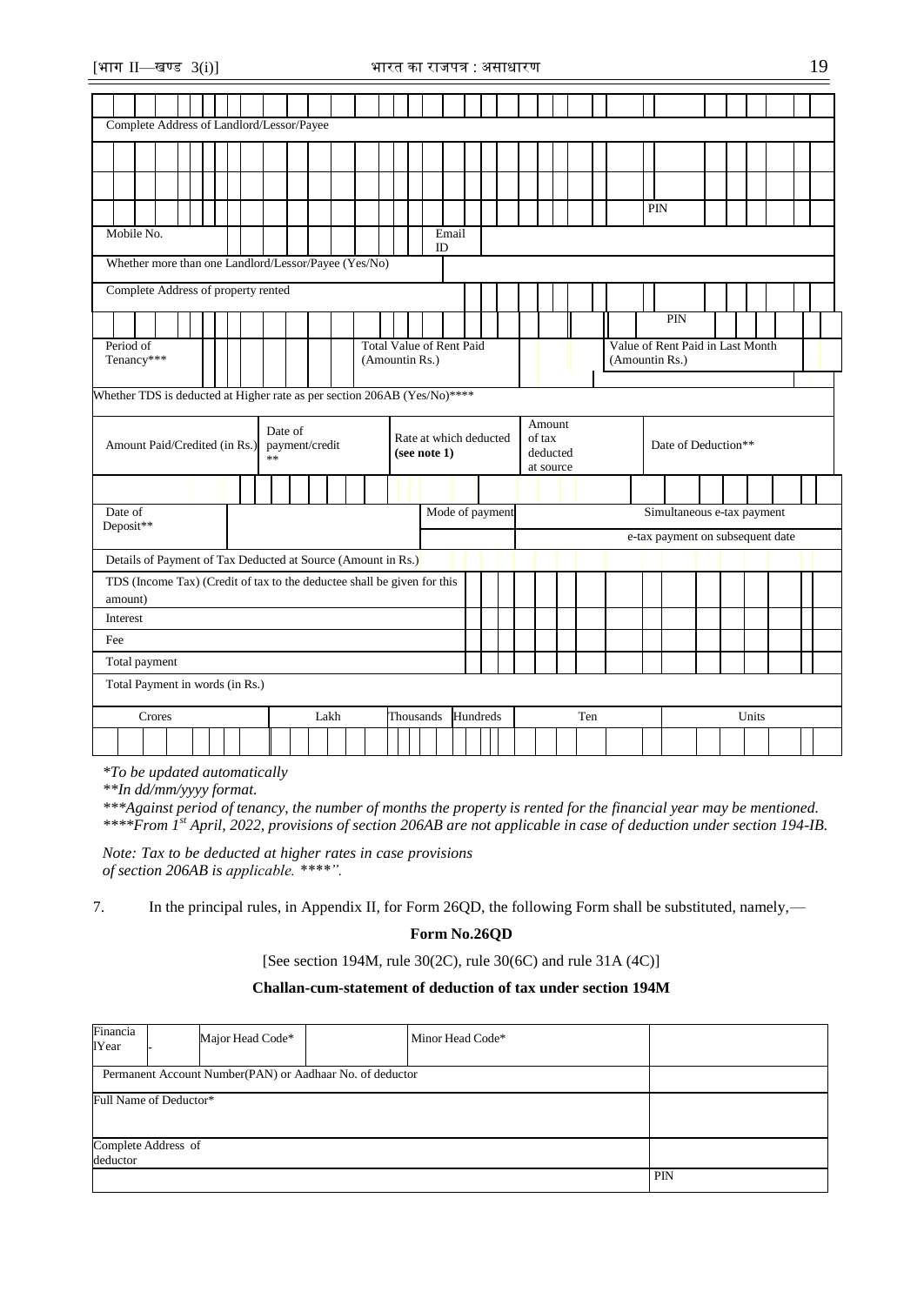## 20 THE GAZETTE OF INDIA : EXTRAORDINARY [PART II—SEC. 3(i)]

| Mobile No.                                                                                                              |                                                                                                                                                                                    |                                  |  | Email ID                                                                                                                                     |  |                                                                                                               |      |            |                     |  |
|-------------------------------------------------------------------------------------------------------------------------|------------------------------------------------------------------------------------------------------------------------------------------------------------------------------------|----------------------------------|--|----------------------------------------------------------------------------------------------------------------------------------------------|--|---------------------------------------------------------------------------------------------------------------|------|------------|---------------------|--|
|                                                                                                                         | Permanent Account Number(PAN) or Aadhaar no. of Deductee                                                                                                                           |                                  |  |                                                                                                                                              |  |                                                                                                               |      |            |                     |  |
| Category of<br>PAN*                                                                                                     |                                                                                                                                                                                    | Status of PAN*                   |  |                                                                                                                                              |  |                                                                                                               |      |            |                     |  |
| Full Name of Deductee                                                                                                   |                                                                                                                                                                                    |                                  |  |                                                                                                                                              |  |                                                                                                               |      |            |                     |  |
|                                                                                                                         | Complete Address of Deductee                                                                                                                                                       |                                  |  |                                                                                                                                              |  |                                                                                                               |      |            |                     |  |
|                                                                                                                         |                                                                                                                                                                                    |                                  |  |                                                                                                                                              |  |                                                                                                               |      | <b>PIN</b> |                     |  |
| Mobile No.                                                                                                              |                                                                                                                                                                                    |                                  |  | Email ID                                                                                                                                     |  |                                                                                                               |      |            |                     |  |
|                                                                                                                         | Nature of payment (work in pursuance of a contract/commission/brokerage or fees for professional services)                                                                         |                                  |  |                                                                                                                                              |  |                                                                                                               |      |            |                     |  |
|                                                                                                                         | Date of contract/agreement**                                                                                                                                                       |                                  |  | payment has been made/ credited.                                                                                                             |  | Aggregate of payments/credit during theperiod from 1 <sup>st</sup> April to the end of the month in which the |      |            |                     |  |
| Is it a case of non-deduction/Lower<br>deduction onaccount of certificate under<br>section 197?<br>(Please Tick Yes/No) |                                                                                                                                                                                    |                                  |  | Yes<br>Number of the certificate under section 197 issued by the Assessing<br>Officer fornon-deduction or lower deduction.<br>N <sub>0</sub> |  |                                                                                                               |      |            |                     |  |
|                                                                                                                         | Whether TDS is deducted at higher rate as per section 206AB (Yes/No)***                                                                                                            |                                  |  |                                                                                                                                              |  |                                                                                                               |      |            |                     |  |
| Amount paid/credited (in Rs.)                                                                                           |                                                                                                                                                                                    | Date of<br>payment/cr<br>edit**  |  | Rate at which deducted<br>(see note 1)                                                                                                       |  | Amount of tax deducted<br>at source                                                                           |      |            | Date of deduction** |  |
|                                                                                                                         |                                                                                                                                                                                    |                                  |  |                                                                                                                                              |  |                                                                                                               |      |            |                     |  |
|                                                                                                                         | Date of deposit**                                                                                                                                                                  |                                  |  |                                                                                                                                              |  | Simultaneous e-tax payment                                                                                    |      |            |                     |  |
|                                                                                                                         |                                                                                                                                                                                    | e-tax payment on subsequent date |  |                                                                                                                                              |  |                                                                                                               |      |            |                     |  |
| Interest<br>Fee<br>Total payment                                                                                        | Details of Payment of Tax Deducted at Source (Amount in Rs.)<br>TDS (Income Tax) (Credit of tax to the deductee shall be given for this amount)<br>Total payment in Words (in Rs.) |                                  |  | Hundreds                                                                                                                                     |  |                                                                                                               |      |            |                     |  |
| rores                                                                                                                   | Lakhs<br>Thousands                                                                                                                                                                 |                                  |  |                                                                                                                                              |  |                                                                                                               | Tens |            | Units               |  |
|                                                                                                                         |                                                                                                                                                                                    |                                  |  |                                                                                                                                              |  |                                                                                                               |      |            |                     |  |

*\* To be updated automatically*

*\*\* In dd/mm/yyyy format.*

*\*\*\* From 1st April, 2022, provisions of section 206AB are not applicable in case of deduction under section 194M.*

*Note: Tax to be deducted at higher rates in case provisions of section 206AB is applicable. \*\*\*".*

8. In the principal rules, in Appendix II, after Form 26QD, the following Form shall be inserted with effect from  $1<sup>st</sup>$  July, 2022, namely:—

## **"Form No. 26QE**

*[See section 194S, rule 30 (2D) and (6D) and rule 31A(4) and (4D)]*

### **Challan-cum-statement of deduction of tax under section 194S by specified persons**

| <b>Financial Year</b>                                  |          | Major Head<br>$Code*$ |  |                | Minor Head Code* |  |  |  |  |
|--------------------------------------------------------|----------|-----------------------|--|----------------|------------------|--|--|--|--|
|                                                        |          |                       |  |                |                  |  |  |  |  |
| Permanent Account Number or Aadhaar Number of deductee |          |                       |  |                |                  |  |  |  |  |
| Category of Permanent Account Number*                  |          |                       |  | Status of PAN* |                  |  |  |  |  |
| Full Name of deductee                                  |          |                       |  |                |                  |  |  |  |  |
|                                                        |          |                       |  |                |                  |  |  |  |  |
| Complete Address of deductee                           |          |                       |  |                |                  |  |  |  |  |
|                                                        |          |                       |  |                |                  |  |  |  |  |
|                                                        |          |                       |  | PIN            |                  |  |  |  |  |
| Mobile No.                                             | Email ID |                       |  |                |                  |  |  |  |  |
| Permanent Account Number or Aadhaar Number of deductor |          |                       |  |                |                  |  |  |  |  |
| Category of Permanent Account Number*                  |          |                       |  |                | Status of PAN*   |  |  |  |  |
| Full Name of deductor                                  |          |                       |  |                |                  |  |  |  |  |